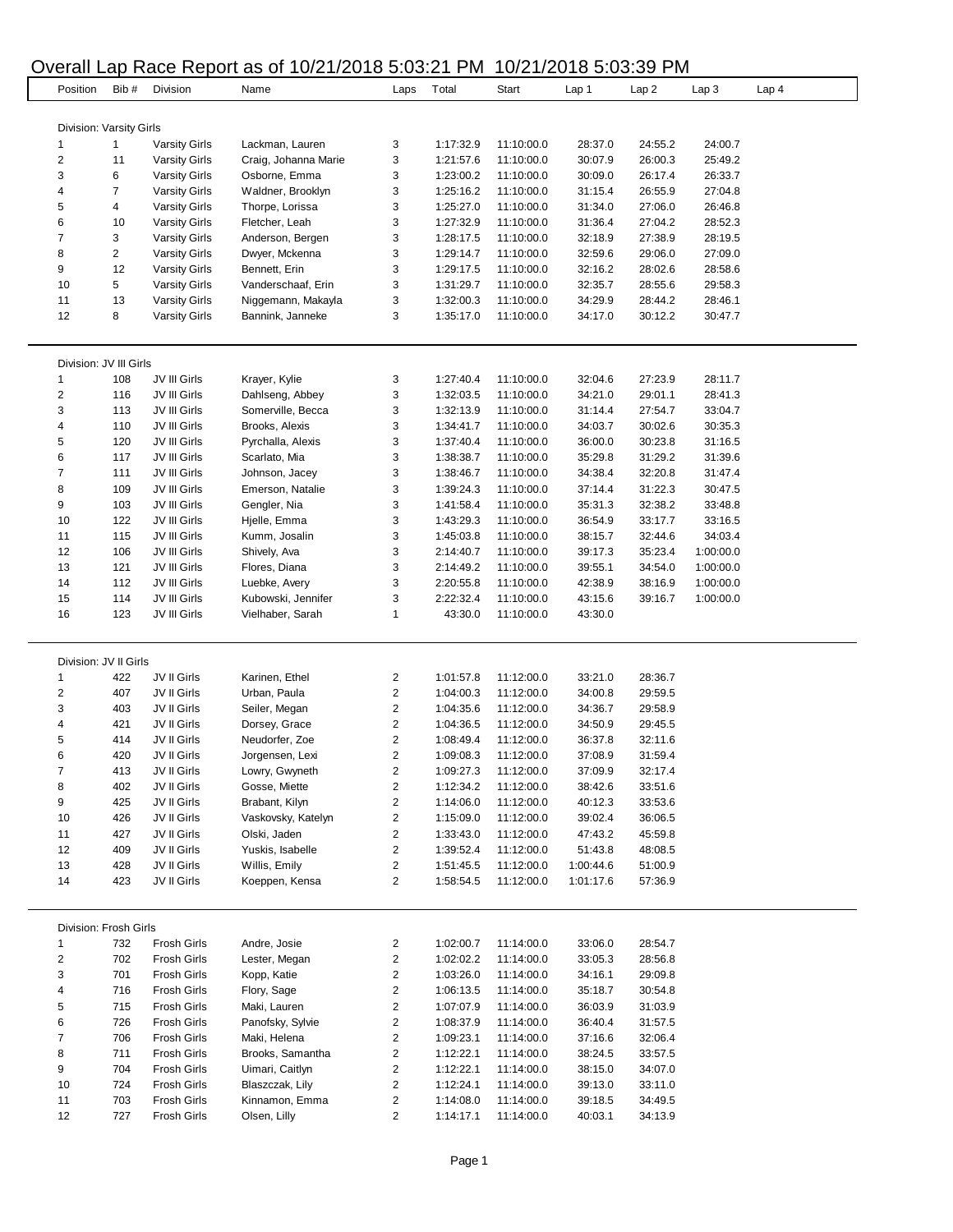## Overall Lap Race Report as of 10/21/2018 5:03:21 PM 10/21/2018 5:03:39 PM

|                          |            | - - - -                                  |                                      |                         |                        |            |                    |                    |                  |                  |
|--------------------------|------------|------------------------------------------|--------------------------------------|-------------------------|------------------------|------------|--------------------|--------------------|------------------|------------------|
| Position                 | Bib#       | Division                                 | Name                                 | Laps                    | Total                  | Start      | Lap 1              | Lap2               | Lap <sub>3</sub> | Lap <sub>4</sub> |
| 13                       | 723        | Frosh Girls                              |                                      | 2                       | 1:14:17.6              | 11:14:00.0 | 39:53.2            | 34:24.4            |                  |                  |
| 14                       |            |                                          | Hong, Erin                           | $\overline{\mathbf{c}}$ |                        |            |                    |                    |                  |                  |
| 15                       | 730<br>722 | <b>Frosh Girls</b><br><b>Frosh Girls</b> | Vielhaber, Ellie                     | $\overline{\mathbf{c}}$ | 1:15:13.1<br>1:17:17.2 | 11:14:00.0 | 39:58.7<br>41:14.4 | 35:14.3<br>36:02.7 |                  |                  |
|                          |            |                                          | Speckeen, Greta<br>Dockry, Genevieve | $\overline{c}$          |                        | 11:14:00.0 |                    |                    |                  |                  |
| 16                       | 717        | <b>Frosh Girls</b>                       |                                      |                         | 1:17:22.6              | 11:14:00.0 | 41:48.2            | 35:34.4            |                  |                  |
| 17                       | 714        | <b>Frosh Girls</b>                       | Smith, Gracelyn                      | $\overline{\mathbf{c}}$ | 1:24:07.8              | 11:14:00.0 | 44:05.8            | 40:02.0            |                  |                  |
| 18                       | 734        | <b>Frosh Girls</b>                       | Taggett, Mia                         | $\overline{\mathbf{c}}$ | 1:25:13.8              | 11:14:00.0 | 43:49.6            | 41:24.2            |                  |                  |
| 19                       | 713        | <b>Frosh Girls</b>                       | Norrish, Haylee                      | $\overline{\mathbf{c}}$ | 1:28:55.6              | 11:14:00.0 | 46:52.4            | 42:03.2            |                  |                  |
| 20                       | 712        | <b>Frosh Girls</b>                       | Shepherd, Jasmine                    | $\overline{\mathbf{c}}$ | 1:31:44.8              | 11:14:00.0 | 48:49.9            | 42:54.9            |                  |                  |
| 21                       | 721        | <b>Frosh Girls</b>                       | McAlvanah, Opal                      | $\overline{2}$          | 1:39:10.8              | 11:14:00.0 | 47:43.1            | 51:27.6            |                  |                  |
| Division: Varsity Boys   |            |                                          |                                      |                         |                        |            |                    |                    |                  |                  |
| 1                        | 72         | <b>Varsity Boys</b>                      | Mock, Daxton                         | 4                       | 1:27:09.8              | 13:45:00.0 | 24:18.0            | 20:33.1            | 21:14.4          | 21:04.1          |
| $\overline{\mathbf{c}}$  | 62         | <b>Varsity Boys</b>                      | Nelson, Pavel                        | 4                       | 1:28:37.9              | 13:45:00.0 | 24:46.0            | 20:57.2            | 21:30.6          | 21:24.0          |
| 3                        | 58         | <b>Varsity Boys</b>                      | Johnson, Elijah                      | 4                       | 1:31:08.1              | 13:45:00.0 | 25:11.1            | 21:24.9            | 22:16.1          | 22:15.8          |
| 4                        | 61         | Varsity Boys                             | Vandeursen, Chase                    | 4                       | 1:31:08.3              | 13:45:00.0 | 25:31.6            | 21:05.5            | 22:14.7          | 22:16.4          |
| 5                        | 55         | <b>Varsity Boys</b>                      | Lemorande, Aidan                     | 4                       | 1:31:44.7              | 13:45:00.0 | 25:11.5            | 21:51.8            | 22:29.2          | 22:12.1          |
| 6                        | 69         | <b>Varsity Boys</b>                      | Keyes, Eli                           | 4                       | 1:31:58.8              | 13:45:00.0 | 25:32.4            | 21:45.1            | 22:15.6          | 22:25.5          |
| 7                        | 50         | <b>Varsity Boys</b>                      | Dobrient, Byrne                      | 4                       | 1:32:23.2              | 13:45:00.0 | 26:05.0            | 21:32.0            | 22:01.3          | 22:44.6          |
| 8                        | 67         | <b>Varsity Boys</b>                      | Bailey, Max                          | 4                       | 1:32:47.1              | 13:45:00.0 | 26:07.0            | 21:53.2            | 22:35.7          | 22:11.1          |
| 9                        | 60         | <b>Varsity Boys</b>                      | Flinton, Trevor                      | 4                       | 1:35:33.8              | 13:45:00.0 | 25:32.0            | 21:56.5            | 23:07.0          | 24:58.1          |
| 10                       | 63         | <b>Varsity Boys</b>                      | Leary, Phoenix                       | 4                       | 1:35:48.0              | 13:45:00.0 | 26:14.1            | 22:33.0            | 23:25.3          | 23:35.4          |
| 11                       | 65         | Varsity Boys                             | Rodriguez Gould, Clayton             | 4                       | 1:36:31.6              | 13:45:00.0 | 26:47.3            | 22:59.2            | 23:16.7          | 23:28.2          |
| 12                       | 64         | Varsity Boys                             | Maki, Adam                           | 4                       | 1:38:00.9              | 13:45:00.0 | 26:46.5            | 23:01.4            | 23:51.4          | 24:21.5          |
|                          |            |                                          |                                      | 4                       |                        |            |                    |                    |                  |                  |
| 13                       | 57         | <b>Varsity Boys</b>                      | Schmitt, Hunter                      |                         | 1:38:05.2              | 13:45:00.0 | 26:47.9            | 23:00.8            | 23:50.2          | 24:26.2          |
| 14                       | 71         | Varsity Boys                             | Niemi, Nick                          | 4                       | 1:38:58.8              | 13:45:00.0 | 27:36.0            | 23:33.7            | 23:54.4          | 23:54.7          |
| 15                       | 66         | Varsity Boys                             | Flory, Bridger                       | 4                       | 1:40:46.5              | 13:45:00.0 | 26:46.9            | 23:00.6            | 24:23.5          | 26:35.4          |
| 16                       | 59         | <b>Varsity Boys</b>                      | Giles-Pufahl, Nolan                  | 4                       | 1:40:49.1              | 13:45:00.0 | 27:35.6            | 23:34.6            | 24:05.1          | 25:33.7          |
| 17                       | 68         | <b>Varsity Boys</b>                      | Slaymaker, Arlen                     | 4                       | 1:42:01.1              | 13:45:00.0 | 27:57.7            | 24:29.3            | 24:43.9          | 24:50.0          |
| 18                       | 53         | Varsity Boys                             | Poss, Roman                          | 4                       | 1:43:11.8              | 13:45:00.0 | 28:43.8            | 24:12.0            | 24:53.2          | 25:22.7          |
| 19                       | 54         | <b>Varsity Boys</b>                      | Berry, Malachi                       | $\overline{4}$          | 1:43:12.2              | 13:45:00.0 | 27:36.5            | 23:46.2            | 25:23.1          | 26:26.3          |
| 20                       | 56         | <b>Varsity Boys</b>                      | Petersen, Seth                       | 4                       | 1:50:25.5              | 13:45:00.0 | 29:19.5            | 25:36.2            | 26:09.6          | 29:20.1          |
|                          |            |                                          |                                      |                         |                        |            |                    |                    |                  |                  |
|                          |            |                                          |                                      |                         |                        |            |                    |                    |                  |                  |
| Division: D1 JV III Boys |            |                                          |                                      |                         |                        |            |                    |                    |                  |                  |
| 1                        | 222        | D1 JV III Boys                           | Bodor, Kopp@ny                       | 3                       | 1:12:12.2              | 13:47:00.0 | 26:04.9            | 23:03.2            | 23:04.0          |                  |
| 2                        | 228        | D1 JV III Boys                           | Caron, Joshua                        | 3                       | 1:12:12.3              | 13:47:00.0 | 26:15.5            | 22:53.5            | 23:03.2          |                  |
| 3                        | 219        | D1 JV III Boys                           | Keyes, Isak                          | 3                       | 1:14:51.4              | 13:47:00.0 | 27:06.8            | 23:35.8            | 24:08.7          |                  |
| 4                        | 218        | D1 JV III Boys                           | De Vogel, Charlie                    | 3                       | 1:15:40.0              | 13:47:00.0 | 27:07.3            | 23:34.9            | 24:57.7          |                  |
| 5                        | 236        | D1 JV III Boys                           | Hagen, Cole                          | 3                       | 1:16:34.6              | 13:47:00.0 | 26:04.1            | 23:04.6            | 27:25.8          |                  |
| 6                        | 234        | D1 JV III Boys                           | Bannink, Zane                        | 3                       | 1:18:43.1              | 13:47:00.0 | 27:06.4            | 23:52.1            | 27:44.5          |                  |
| $\overline{7}$           | 207        | D1 JV III Boys                           | Herring, Karl                        | 3                       | 1:18:50.7              | 13:47:00.0 | 28:58.0            | 24:51.8            | 25:00.8          |                  |
| 8                        | 233        | D1 JV III Boys                           | Tweedie, lan                         | 3                       | 1:19:51.3              | 13:47:00.0 | 29:04.7            | 25:02.7            | 25:43.9          |                  |
| 9                        | 235        | D1 JV III Boys                           | Shanks, Cole                         | 3                       | 1:22:22.9              | 13:47:00.0 | 29:21.2            | 26:25.3            | 26:36.4          |                  |
| 10                       | 211        | D1 JV III Boys                           | Tobin, Jack                          | 3                       | 1:22:24.0              | 13:47:00.0 | 29:27.3            | 26:24.9            | 26:31.7          |                  |
| 11                       | 227        | D1 JV III Boys                           | Roltgen, Owen                        | 3                       | 1:22:46.4              | 13:47:00.0 | 28:11.3            | 25:19.7            | 29:15.2          |                  |
| 12                       | 220        | D1 JV III Boys                           | Hietpas, Jack                        | 3                       | 1:23:24.6              | 13:47:00.0 | 30:50.7            | 25:16.9            | 27:16.9          |                  |
| 13                       | 224        | D1 JV III Boys                           | McEllistrem, Marcus                  | 3                       | 1:23:26.8              | 13:47:00.0 | 31:23.1            | 25:54.7            | 26:09.0          |                  |
| 14                       | 214        | D1 JV III Boys                           | Hall, Hoyt                           | 3                       | 1:25:08.9              | 13:47:00.0 | 31:57.3            | 26:10.4            | 27:01.1          |                  |
| 15                       | 212        | D1 JV III Boys                           | Lawyer, Ben                          | 3                       | 1:27:24.5              | 13:47:00.0 | 31:22.7            | 27:14.0            | 28:47.7          |                  |
| 16                       | 208        | D1 JV III Boys                           | Brozyna, Jake                        | 3                       | 1:27:46.8              | 13:47:00.0 | 31:19.3            | 27:25.6            | 29:01.8          |                  |
|                          |            |                                          |                                      |                         | 1:30:22.9              |            |                    |                    |                  |                  |
| 17                       | 226        | D1 JV III Boys                           | Koprowski, Nick                      | 3                       |                        | 13:47:00.0 | 32:15.5            | 28:43.3            | 29:24.0          |                  |
| 18                       | 223        | D1 JV III Boys                           | Frank-Loron, Bergen                  | 3                       | 1:30:22.9              | 13:47:00.0 | 32:16.2            | 28:43.1            | 29:23.5          |                  |
| 19                       | 230        | D1 JV III Boys                           | Pi, Marcos                           | 3                       | 1:31:46.0              | 13:47:00.0 | 33:20.5            | 29:19.6            | 29:05.8          |                  |
| 20                       | 202        | D1 JV III Boys                           | Lewellin, Ethan                      | 3                       | 1:31:56.0              | 13:47:00.0 | 32:46.5            | 28:42.2            | 30:27.2          |                  |
| 21                       | 216        | D1 JV III Boys                           | Harris, Jack                         | 3                       | 1:34:13.2              | 13:47:00.0 | 32:27.8            | 29:01.7            | 32:43.6          |                  |
| 22                       | 237        | D1 JV III Boys                           | Montgomery-Taylor, Ronan             | 3                       | 1:38:59.5              | 13:47:00.0 | 36:13.4            | 31:51.2            | 30:54.9          |                  |
| 23                       | 213        | D1 JV III Boys                           | Baur, Ben                            | 3                       | 1:39:40.0              | 13:47:00.0 | 36:10.2            | 31:51.2            | 31:38.5          |                  |
| 24                       | 210        | D1 JV III Boys                           | Statz, Jake                          | 3                       | 1:42:53.0              | 13:47:00.0 | 36:58.2            | 33:42.6            | 32:12.1          |                  |
| 25                       | 217        | D1 JV III Boys                           | Smith, Shane                         | 3                       | 1:42:57.6              | 13:47:00.0 | 37:15.8            | 33:26.9            | 32:14.9          |                  |
| 26                       | 201        | D1 JV III Boys                           | Nelson, Logan                        | 3                       | 1:44:12.7              | 13:47:00.0 | 32:47.2            | 30:40.6            | 40:44.9          |                  |
| 27                       | 209        | D1 JV III Boys                           | Dorr, Max                            | 3                       | 1:44:13.1              | 13:47:00.0 | 32:29.8            | 31:39.2            | 40:04.0          |                  |
| 28                       | 239        | D1 JV III Boys                           | Iggulden, Trevor                     | 3                       | 1:44:37.9              | 13:47:00.0 | 36:14.0            | 32:57.4            | 35:26.4          |                  |
| 29                       | 242        | D1 JV III Boys                           | Novak, Sam                           | 3                       | 1:45:32.9              | 13:47:00.0 | 33:55.8            | 33:13.1            | 38:23.9          |                  |
| 30                       | 203        | D1 JV III Boys                           | Boge, Caden                          | 3                       | 1:45:32.9              | 13:47:00.0 | 33:54.1            | 33:14.8            | 38:23.9          |                  |
|                          |            |                                          |                                      |                         |                        |            |                    |                    |                  |                  |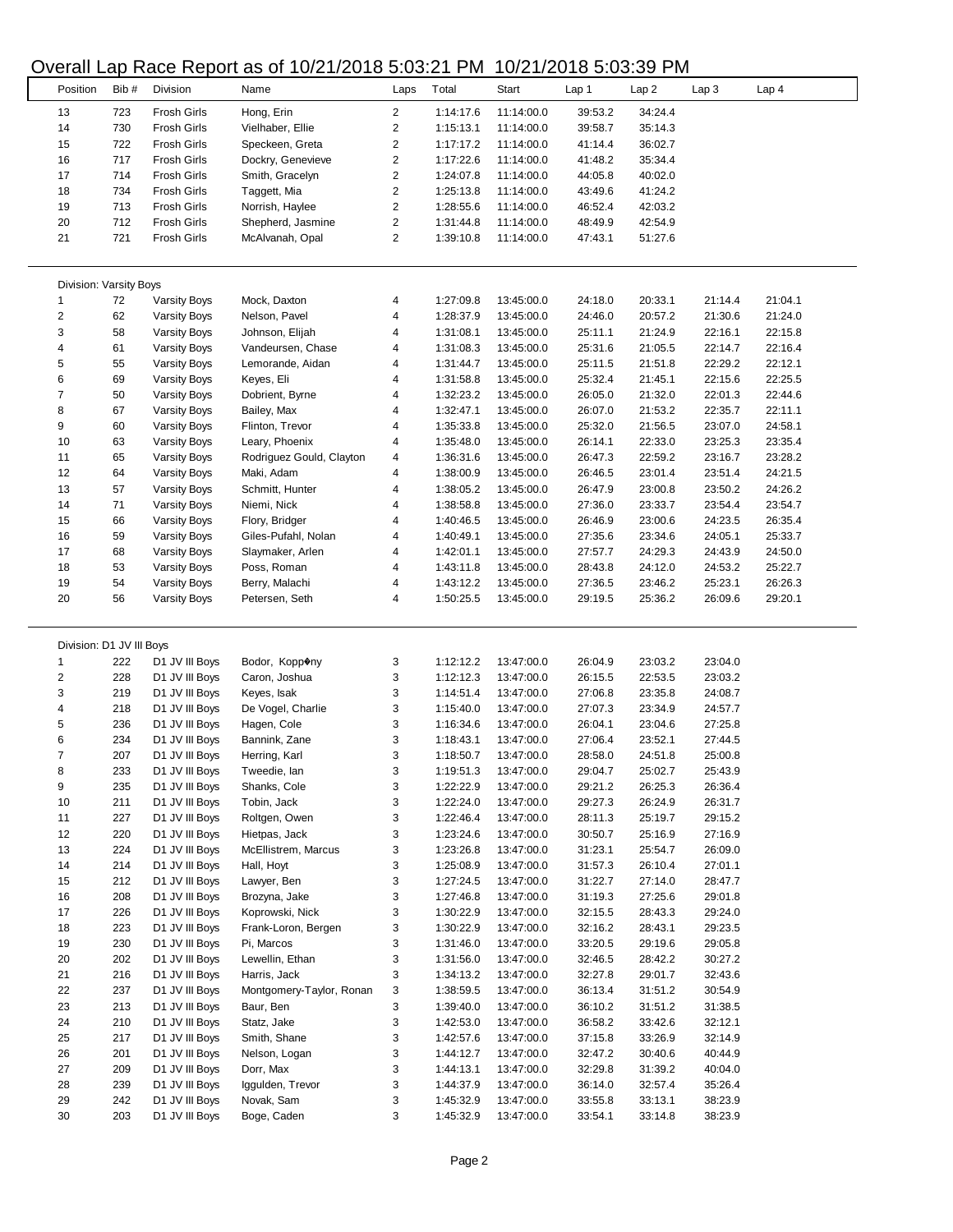### Overall Lap Race Report as of 10/21/2018 5:03:21 PM 10/21/2018 5:03:39 PM

| Position                 | Bib #      | Division                                                 | Name                              | Laps           | Total                  | Start                    | Lap 1              | Lap 2              | Lap 3                  | Lap <sub>4</sub> |
|--------------------------|------------|----------------------------------------------------------|-----------------------------------|----------------|------------------------|--------------------------|--------------------|--------------------|------------------------|------------------|
| 31                       | 215        | D1 JV III Boys                                           | Schwartz, Jared                   | 3              | 1:46:47.9              | 13:47:00.0               | 36:45.2            | 33:23.1            | 36:39.5                |                  |
| 32                       | 204        | D1 JV III Boys                                           | Perry, Josh                       | 3              | 1:48:25.5              | 13:47:00.0               | 33:57.0            | 33:11.8            | 41:16.6                |                  |
| 33                       | 205        | D1 JV III Boys                                           | Boge, Tanner                      | 3              | 1:48:25.6              | 13:47:00.0               | 33:57.3            | 33:11.8            | 41:16.4                |                  |
|                          |            |                                                          |                                   |                |                        |                          |                    |                    |                        |                  |
| Division: D2 JV III Boys |            |                                                          |                                   |                |                        |                          |                    |                    |                        |                  |
| 1                        | 303        | D2 JV III Boys                                           | Berry, Isaiah                     | 3              | 1:13:41.1              | 13:54:00.0               | 27:40.3            | 22:19.3            | 23:41.5                |                  |
| $\overline{\mathbf{c}}$  | 364        | D <sub>2</sub> JV III Boys                               | Komp, Ethan                       | 3              | 1:13:41.5              | 13:54:00.0               | 27:39.0            | 22:20.7            | 23:41.7                |                  |
| 3                        | 310        | D <sub>2</sub> JV III Boys                               | Pearson, Drexler                  | 3              | 1:14:11.9              | 13:54:00.0               | 27:41.0            | 22:46.8            | 23:44.0                |                  |
| 4<br>5                   | 328<br>339 | D2 JV III Boys<br>D <sub>2</sub> JV III Boys             | Hindman, Louis<br>Urban, Kevin    | 3<br>3         | 1:15:15.8<br>1:15:17.2 | 13:54:00.0<br>13:54:00.0 | 27:38.7<br>27:41.7 | 23:22.3<br>23:19.5 | 24:14.6<br>24:15.9     |                  |
| 6                        | 363        | D <sub>2</sub> JV III Boys                               | Frank, William                    | 3              | 1:16:38.0              | 13:54:00.0               | 27:44.3            | 23:22.9            | 25:30.7                |                  |
| $\overline{7}$           | 333        | D <sub>2</sub> JV III Boys                               | Hutchens, Emory                   | 3              | 1:17:58.9              | 13:54:00.0               | 27:58.1            | 24:44.8            | 25:15.8                |                  |
| 8                        | 315        | D <sub>2</sub> JV III Boys                               | Gargulak, Bennett                 | 3              | 1:18:22.6              | 13:54:00.0               | 27:44.0            | 24:21.3            | 26:17.2                |                  |
| 9                        | 336        | D <sub>2</sub> JV III Boys                               | Somerville, Sam                   | 3              | 1:18:34.6              | 13:55:00.0               | 28:43.2            | 23:45.7            | 26:05.6                |                  |
| 10                       | 313        | D <sub>2</sub> JV III Boys                               | Hale, Edward                      | 3              | 1:19:10.7              | 13:54:00.0               | 28:32.8            | 24:39.0            | 25:58.8                |                  |
| 11                       | 340        | D2 JV III Boys                                           | Holm, Caden                       | 3              | 1:19:11.4              | 13:54:00.0               | 29:31.8            | 25:07.1            | 24:32.5                |                  |
| 12                       | 311        | D2 JV III Boys                                           | Keating, Zack                     | 3              | 1:19:55.9              | 13:54:00.0               | 28:24.2            | 25:02.1            | 26:29.5                |                  |
| 13<br>14                 | 330<br>309 | D2 JV III Boys                                           | Panofsky, Martin<br>Moore, Kaleb  | 3<br>3         | 1:19:56.3<br>1:21:36.0 | 13:54:00.0               | 29:23.0<br>29:55.3 | 25:06.4<br>25:57.0 | 25:26.7<br>25:43.6     |                  |
| 15                       | 320        | D <sub>2</sub> JV III Boys<br>D <sub>2</sub> JV III Boys | Janssen, Ethan                    | 3              | 1:21:37.5              | 13:54:00.0<br>13:54:00.0 | 29:22.1            | 26:29.1            | 25:46.1                |                  |
| 16                       | 332        | D <sub>2</sub> JV III Boys                               | Raasch, Zigmund                   | 3              | 1:22:09.1              | 13:55:00.0               | 30:00.5            | 26:27.9            | 25:40.6                |                  |
| 17                       | 327        | D <sub>2</sub> JV III Boys                               | Rainer, Rider                     | 3              | 1:22:25.3              | 13:54:00.0               | 29:25.5            | 25:44.1            | 27:15.6                |                  |
| 18                       | 307        | D2 JV III Boys                                           | Schwiesow, Henry                  | 3              | 1:22:43.4              | 13:55:00.0               | 30:49.3            | 26:06.3            | 25:47.7                |                  |
| 19                       | 326        | D2 JV III Boys                                           | Molitor, Kody                     | 3              | 1:22:52.8              | 13:54:00.0               | 29:45.1            | 26:00.7            | 27:06.9                |                  |
| 20                       | 301        | D2 JV III Boys                                           | Cramer, Ethan                     | 3              | 1:23:30.4              | 13:54:00.0               | 29:54.2            | 26:34.6            | 27:01.4                |                  |
| 21                       | 355        | D2 JV III Boys                                           | Banish, Joe                       | 3              | 1:23:35.8              | 13:55:00.0               | 30:28.7            | 26:29.0            | 26:38.0                |                  |
| 22                       | 325        | D2 JV III Boys                                           | Degenhardt, Kaden                 | 3              | 1:24:25.8              | 13:54:00.0               | 29:33.2            | 26:07.4            | 28:45.1                |                  |
| 23<br>24                 | 329<br>317 | D <sub>2</sub> JV III Boys<br>D2 JV III Boys             | Clement, Wyatt<br>Johnson, Tanner | 3<br>3         | 1:25:56.9<br>1:26:46.0 | 13:54:00.0<br>13:54:00.0 | 30:53.5<br>29:57.1 | 26:57.6<br>27:12.7 | 28:05.6<br>29:36.1     |                  |
| 25                       | 304        | D2 JV III Boys                                           | Moore, Christian                  | 3              | 1:27:00.8              | 13:54:00.0               | 31:23.0            | 27:24.9            | 28:12.8                |                  |
| 26                       | 316        | D <sub>2</sub> JV III Boys                               | Kinnamon, Alex                    | 3              | 1:27:11.3              | 13:55:00.0               | 31:27.5            | 27:44.9            | 27:58.8                |                  |
| 27                       | 360        | D <sub>2</sub> JV III Boys                               | Zondlak, Jacob                    | 3              | 1:28:06.3              | 13:54:00.0               | 31:23.4            | 28:47.9            | 27:54.9                |                  |
| 28                       | 331        | D2 JV III Boys                                           | Waldner, Dylan                    | 3              | 1:28:12.3              | 13:54:00.0               | 32:08.0            | 28:02.8            | 28:01.4                |                  |
| 29                       | 314        | D2 JV III Boys                                           | Zigler, Nolan                     | 3              | 1:28:30.1              | 13:54:00.0               | 31:41.6            | 28:09.3            | 28:39.1                |                  |
| 30                       | 335        | D <sub>2</sub> JV III Boys                               | Andersen, Matt                    | 3              | 1:28:37.2              | 13:55:00.0               | 31:31.6            | 27:42.0            | 29:23.5                |                  |
| 31                       | 349        | D <sub>2</sub> JV III Boys                               | Neupert, William                  | 3              | 1:30:14.5              | 13:55:00.0               | 32:39.1            | 28:13.2            | 29:22.0                |                  |
| 32                       | 342        | D <sub>2</sub> JV III Boys                               | Kasianowicz, Carter               | 3              | 1:32:29.2<br>1:32:52.8 | 13:55:00.0               | 31:41.2            | 29:39.7            | 31:08.2                |                  |
| 33<br>34                 | 358<br>300 | D <sub>2</sub> JV III Boys<br>D2 JV III Boys             | Wright, Ethan<br>Leland, Andrew   | 3<br>3         | 1:35:28.3              | 13:55:00.0<br>13:54:00.0 | 33:39.2<br>34:21.4 | 30:29.8<br>30:06.2 | 28:43.6<br>31:00.6     |                  |
| 35                       | 348        | D2 JV III Boys                                           | Nimmer, Cayden                    | 3              | 1:35:30.5              | 13:54:00.0               | 32:28.1            | 30:20.8            | 32:41.5                |                  |
| 36                       | 350        | D2 JV III Boys                                           | Dalton, Lance                     | 3              | 1:36:58.8              | 13:55:00.0               | 33:22.1            | 30:46.0            | 32:50.6                |                  |
| 37                       | 318        | D2 JV III Boys                                           | Carlson, Sam                      |                | 1:38:08.3              | 13:55:00.0               | 35:37.7            | 30:51.7            | 31:38.8                |                  |
| 38                       | 344        | D2 JV III Boys                                           | Nisbet, William                   | 3              | 1:38:25.1              | 13:55:00.0               | 34:28.4            | 31:24.1            | 32:32.5                |                  |
| 39                       | 356        | D2 JV III Boys                                           | Watson, Reid                      | 3              | 1:38:54.2              | 13:54:00.0               | 35:11.7            | 31:13.8            | 32:28.5                |                  |
| 40                       | 338        | D2 JV III Boys                                           | Kaupplia, Mason                   | 3              | 1:39:10.3              | 13:55:00.0               | 32:12.1            | 30:42.6            | 36:15.6                |                  |
| 41                       | 347        | D2 JV III Boys                                           | Van Straten, Theo                 | 3              | 1:39:11.4              | 13:54:00.0               | 32:27.4            | 33:16.0            | 33:27.9                |                  |
| 42<br>43                 | 306<br>334 | D2 JV III Boys                                           | Carew, Ryan<br>Gowan, Reid        | 3<br>3         | 1:40:28.9              | 13:54:00.0               | 35:12.7            | 31:25.4            | 33:50.7                |                  |
| 44                       | 351        | D2 JV III Boys<br>D2 JV III Boys                         | Nathaniel, Joshua                 | 3              | 2:10:42.0<br>2:10:52.5 | 13:55:00.0<br>13:55:00.0 | 36:17.1<br>36:39.0 | 34:24.8<br>34:13.4 | 1:00:00.0<br>1:00:00.0 |                  |
| 45                       | 323        | D2 JV III Boys                                           | Hobson, Jack                      | 3              | 2:19:35.4              | 13:55:00.0               | 39:25.1            | 40:10.2            | 1:00:00.0              |                  |
| 46                       | 345        | D2 JV III Boys                                           | Angulo, Alan                      | 3              | 2:19:52.6              | 13:55:00.0               | 41:08.5            | 38:44.1            | 1:00:00.0              |                  |
| 47                       | 319        | D2 JV III Boys                                           | Thorpe, Porter                    | 3              | 2:31:38.5              | 13:54:00.0               | 1:04:48.2          | 26:50.3            | 1:00:00.0              |                  |
| 48                       | 302        | D2 JV III Boys                                           | Redding, Connor                   | 2              | 1:22:51.7              | 13:54:00.0               | 43:02.7            | 39:48.9            |                        |                  |
| 49                       | 337        | D2 JV III Boys                                           | Breeden, Nino                     | 2              | 1:27:12.2              | 13:54:00.0               | 49:19.2            | 37:52.9            |                        |                  |
|                          |            |                                                          |                                   |                |                        |                          |                    |                    |                        |                  |
| Division: D1 JV II Boys  |            |                                                          |                                   |                |                        |                          |                    |                    |                        |                  |
| 1                        | 512        | D1 JV II Boys                                            | Johannes, Paul                    | 2              | 52:33.1                | 12:30:00.0               | 27:50.6            | 24:42.5            |                        |                  |
| 2                        | 510        | D1 JV II Boys                                            | Benson, Ean                       | 2              | 54:39.9                | 12:30:00.0               | 29:12.0            | 25:27.8            |                        |                  |
| 3                        | 506        | D1 JV II Boys                                            | Litton, David                     | 2              | 54:41.0                | 12:30:00.0               | 29:20.5            | 25:20.5            |                        |                  |
| 4<br>5                   | 535<br>534 | D1 JV II Boys<br>D1 JV II Boys                           | Larson, Cade<br>Ruzicka, Mark     | 2<br>2         | 54:41.1<br>55:21.7     | 12:30:00.0<br>12:30:00.0 | 29:35.1<br>29:34.6 | 25:06.0            |                        |                  |
| 6                        | 536        | D1 JV II Boys                                            | Willkom, Ben                      | 2              | 56:43.7                | 12:30:00.0               | 30:07.2            | 25:47.0<br>26:36.5 |                        |                  |
| $\overline{7}$           | 540        | D1 JV II Boys                                            | Hanson, Miles                     | $\overline{2}$ | 57:50.1                | 12:30:00.0               | 30:45.0            | 27:05.1            |                        |                  |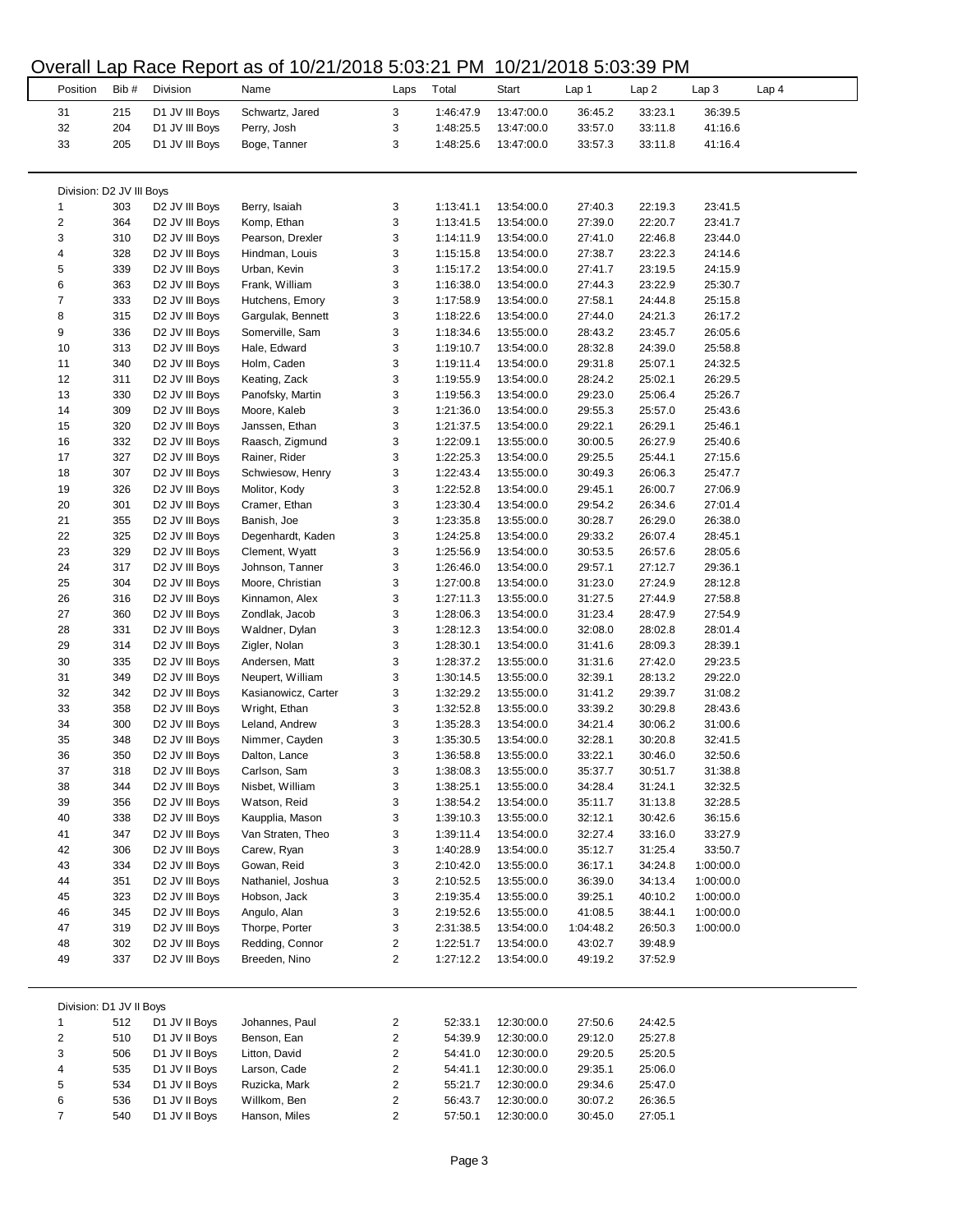## Overall Lap Race Report as of 10/21/2018 5:03:21 PM 10/21/2018 5:03:40 PM

|          |                         | $\cdots$                  |                           |                         | .         |            | . <del>.</del> |         |                                      |
|----------|-------------------------|---------------------------|---------------------------|-------------------------|-----------|------------|----------------|---------|--------------------------------------|
| Position | Bib #                   | Division                  | Name                      | Laps                    | Total     | Start      | Lap 1          | Lap2    | Lap <sub>3</sub><br>Lap <sub>4</sub> |
| 8        | 539                     | D1 JV II Boys             | Wiese, Hugh               | $\overline{2}$          | 57:50.4   | 12:30:00.0 | 30:31.4        | 27:19.0 |                                      |
| 9        | 502                     | D1 JV II Boys             | Gustafson, Mason          | 2                       | 59:03.0   | 12:30:00.0 | 31:05.3        | 27:57.7 |                                      |
| 10       | 500                     |                           | Saylor, Quentin           | 2                       | 59:40.2   |            | 32:00.2        |         |                                      |
|          |                         | D1 JV II Boys             |                           |                         |           | 12:30:00.0 |                | 27:40.0 |                                      |
| 11       | 518                     | D1 JV II Boys             | Frank, Garrett            | 2                       | 59:45.1   | 12:30:00.0 | 31:56.9        | 27:48.2 |                                      |
| 12       | 541                     | D1 JV II Boys             | Rimrodt, Reece            | 2                       | 1:00:25.3 | 12:30:00.0 | 32:03.1        | 28:22.2 |                                      |
| 13       | 511                     | D1 JV II Boys             | Peppel, Matthew           | $\overline{\mathbf{c}}$ | 1:00:41.2 | 12:30:00.0 | 31:38.2        | 29:03.0 |                                      |
| 14       | 532                     | D1 JV II Boys             | Gravelle, Charlie         | 2                       | 1:03:20.0 | 12:30:00.0 | 33:21.4        | 29:58.5 |                                      |
| 15       | 514                     | D1 JV II Boys             | Horsfall, Jacob           | $\overline{\mathbf{c}}$ | 1:04:14.7 | 12:30:00.0 | 33:46.4        | 30:28.2 |                                      |
| 16       | 505                     | D1 JV II Boys             | Loduha, Louis             | $\overline{c}$          | 1:04:34.4 | 12:30:00.0 | 35:11.2        | 29:23.2 |                                      |
| 17       | 517                     | D1 JV II Boys             | McEllistrem, Michael      | $\overline{2}$          | 1:04:34.8 | 12:30:00.0 | 37:06.4        | 27:28.3 |                                      |
| 18       | 508                     | D1 JV II Boys             | Gephardt, Adrian          | $\overline{c}$          | 1:05:07.6 | 12:30:00.0 | 34:13.1        | 30:54.5 |                                      |
| 19       | 519                     | D1 JV II Boys             | Hoheisel, Lucas           | 2                       | 1:05:12.4 | 12:30:00.0 | 34:01.2        | 31:11.2 |                                      |
| 20       | 507                     | D1 JV II Boys             | Miller, Sean              | 2                       | 1:06:05.9 | 12:30:00.0 | 35:11.2        | 30:54.6 |                                      |
| 21       | 531                     | D1 JV II Boys             | Conroy, Aidan             | $\overline{c}$          | 1:06:20.6 | 12:30:00.0 | 34:21.3        | 31:59.3 |                                      |
| 22       | 504                     | D1 JV II Boys             | Smith, Brody              | 2                       | 1:06:24.7 | 12:30:00.0 | 35:22.9        | 31:01.8 |                                      |
| 23       | 503                     | D1 JV II Boys             | Wiltsey, Dakota           | $\overline{\mathbf{c}}$ | 1:06:25.9 | 12:30:00.0 | 35:27.7        | 30:58.2 |                                      |
| 24       | 537                     | D1 JV II Boys             | Kullman, Bronson          | 2                       | 1:06:43.7 | 12:30:00.0 | 37:07.1        | 29:36.5 |                                      |
|          |                         |                           |                           |                         |           |            |                |         |                                      |
| 25       | 530                     | D1 JV II Boys             | Kempf, Vann               | $\overline{2}$          | 1:08:21.0 | 12:30:00.0 | 35:24.6        | 32:56.3 |                                      |
| 26       | 529                     | D1 JV II Boys             | Schoephoester, Noah       | $\overline{\mathbf{c}}$ | 1:09:13.9 | 12:30:00.0 | 36:14.8        | 32:59.0 |                                      |
| 27       | 513                     | D1 JV II Boys             | Owens, Ryan               | 2                       | 1:09:27.3 | 12:30:00.0 | 36:17.1        | 33:10.1 |                                      |
| 28       | 533                     | D1 JV II Boys             | Powers, Devin             | $\overline{\mathbf{c}}$ | 1:12:23.3 | 12:30:00.0 | 38:15.1        | 34:08.2 |                                      |
| 29       | 528                     | D1 JV II Boys             | Atwood, Blair             | $\overline{c}$          | 1:12:57.2 | 12:30:00.0 | 38:39.7        | 34:17.4 |                                      |
| 30       | 521                     | D1 JV II Boys             | Mathe, Emmett             | $\overline{c}$          | 1:13:54.7 | 12:30:00.0 | 38:36.7        | 35:17.9 |                                      |
| 31       | 546                     | D1 JV II Boys             | Cera, Aidan               | $\overline{2}$          | 1:15:02.8 | 12:30:00.0 | 40:25.1        | 34:37.7 |                                      |
| 32       | 547                     | D1 JV II Boys             | Worzella, Dawson          | 2                       | 1:23:04.6 | 12:30:00.0 | 43:12.5        | 39:52.0 |                                      |
| 33       | 520                     | D1 JV II Boys             | Freedman, Eli             | 2                       | 1:32:30.7 | 12:30:00.0 | 50:10.1        | 42:20.6 |                                      |
| 34       | 523                     | D1 JV II Boys             | Magedanz, Bjorn           | $\overline{c}$          | 1:34:13.2 | 12:30:00.0 | 51:30.9        | 42:42.2 |                                      |
|          |                         |                           |                           |                         |           |            |                |         |                                      |
|          |                         |                           |                           |                         |           |            |                |         |                                      |
|          |                         |                           |                           |                         |           |            |                |         |                                      |
|          | Division: D2 JV II Boys |                           |                           |                         |           |            |                |         |                                      |
| 1        | 609                     | D2 JV II Boys             | Lirette, Lucas            | 2                       | 51:36.5   | 12:37:00.0 | 28:10.4        | 23:26.1 |                                      |
| 2        | 644                     | D <sub>2</sub> JV II Boys | Gosse, Alexander          | 2                       | 51:44.8   | 12:37:00.0 | 28:09.1        | 23:35.7 |                                      |
| 3        | 651                     | D <sub>2</sub> JV II Boys | Jones, Jonathan           | $\overline{c}$          | 53:41.7   | 12:37:00.0 | 28:54.8        | 24:46.8 |                                      |
| 4        | 648                     | D <sub>2</sub> JV II Boys | Raasch, Auguste           | 2                       | 53:43.2   | 12:37:00.0 | 29:17.3        | 24:25.9 |                                      |
| 5        | 637                     | D <sub>2</sub> JV II Boys | Olson, Jamison            | 2                       | 53:55.5   | 12:37:00.0 | 29:28.6        | 24:26.9 |                                      |
| 6        | 650                     | D <sub>2</sub> JV II Boys | Haas, Eric                | $\overline{\mathbf{c}}$ | 54:23.9   | 12:37:00.0 | 29:32.9        | 24:51.0 |                                      |
| 7        | 612                     | D2 JV II Boys             | Prange, Mitchell          | $\overline{\mathbf{c}}$ | 55:31.0   | 12:38:00.0 | 30:26.2        | 25:04.8 |                                      |
| 8        | 601                     | D <sub>2</sub> JV II Boys | Golden, Breck             | 2                       | 55:45.0   | 12:38:00.0 | 29:53.1        | 25:51.9 |                                      |
| 9        | 632                     | D <sub>2</sub> JV II Boys | Mosher, Matthew           | $\overline{c}$          | 57:02.4   | 12:37:00.0 | 30:06.3        | 26:56.0 |                                      |
| 10       | 624                     | D2 JV II Boys             | Wettstein, David          | $\overline{\mathbf{c}}$ | 57:50.5   | 12:38:00.0 | 31:09.8        | 26:40.7 |                                      |
| 11       | 618                     | D <sub>2</sub> JV II Boys | Nest, Austin              | 2                       | 58:34.7   | 12:37:00.0 | 31:32.5        | 27:02.2 |                                      |
| 12       | 643                     | D <sub>2</sub> JV II Boys | Schmitt, Skyler           | 2                       | 58:35.8   | 12:37:00.0 | 31:53.9        | 26:41.9 |                                      |
| 13       | 639                     | D2 JV II Boys             | Heinemann, Jonathon       | 2                       | 58:49.3   | 12:37:00.0 | 29:16.1        | 29:33.2 |                                      |
|          |                         |                           |                           |                         |           |            |                |         |                                      |
| 14       | 611                     | D2 JV II Boys             | Blaszczak, Eric           | 2                       | 59:19.4   | 12:37:00.0 | 31:01.0        | 28:18.3 |                                      |
| 15       | 646                     | D2 JV II Boys             | Ibeling, Sam              | 2                       | 59:37.3   | 12:37:00.0 | 31:18.0        | 28:19.3 |                                      |
| 16       | 633                     | D2 JV II Boys             | Mullen, Riley             | 2                       | 59:44.5   | 12:37:00.0 | 31:50.7        | 27:53.7 |                                      |
| 17       | 641                     | D2 JV II Boys             | Savas, Noah               | 2                       | 1:00:27.2 | 12:37:00.0 | 31:47.5        | 28:39.6 |                                      |
| 18       | 616                     | D2 JV II Boys             | Skaalen, Nick             | 2                       | 1:00:27.3 | 12:37:00.0 | 31:53.6        | 28:33.7 |                                      |
| 19       | 649                     | D2 JV II Boys             | Karlovich, Chris          | 2                       | 1:00:28.4 | 12:37:00.0 | 31:48.7        | 28:39.7 |                                      |
| 20       | 647                     | D2 JV II Boys             | Herrmann, Seth            | 2                       | 1:01:03.3 | 12:38:00.0 | 32:44.2        | 28:19.0 |                                      |
| 21       | 628                     | D2 JV II Boys             | Ruffolo, Nicolas          | 2                       | 1:01:11.8 | 12:38:00.0 | 32:40.2        | 28:31.5 |                                      |
| 22       | 634                     | D2 JV II Boys             | Lisowe, Carson            | 2                       | 1:01:14.4 | 12:37:00.0 | 33:04.2        | 28:10.1 |                                      |
| 23       | 642                     | D <sub>2</sub> JV II Boys | Geiselman, Phillip        | 2                       | 1:01:20.4 | 12:38:00.0 | 33:27.4        | 27:52.9 |                                      |
| 24       | 653                     | D2 JV II Boys             | Hodkiewicz, Sean          | 2                       | 1:01:43.0 | 12:37:00.0 | 32:45.3        | 28:57.6 |                                      |
| 25       | 645                     | D2 JV II Boys             | Klaas, Kai                | $\overline{c}$          | 1:01:43.5 | 12:37:00.0 | 32:08.1        | 29:35.4 |                                      |
| 26       | 629                     | D2 JV II Boys             | Urgel De La Torre, Carlos | 2                       | 1:02:52.6 |            | 33:47.7        | 29:04.8 |                                      |
|          |                         |                           |                           |                         |           | 12:37:00.0 |                |         |                                      |
| 27       | 602                     | D <sub>2</sub> JV II Boys | Mayo, Drew                | 2                       | 1:02:55.3 | 12:38:00.0 | 33:21.0        | 29:34.2 |                                      |
| 28       | 672                     | D2 JV II Boys             | Giorgianni, Joseph        | 2                       | 1:02:57.1 | 12:37:00.0 | 33:41.9        | 29:15.2 |                                      |
| 29       | 617                     | D2 JV II Boys             | Spaeth, Christian         | 2                       | 1:03:03.1 | 12:37:00.0 | 33:21.5        | 29:41.5 |                                      |
| 30       | 657                     | D <sub>2</sub> JV II Boys | Hatch, Devin              | 2                       | 1:05:07.7 | 12:37:00.0 | 34:26.4        | 30:41.2 |                                      |
| 31       | 635                     | D <sub>2</sub> JV II Boys | Romzek, Dylan             | 2                       | 1:06:42.7 | 12:37:00.0 | 34:19.2        | 32:23.5 |                                      |
| 32       | 623                     | D2 JV II Boys             | Smith, Zander             | 2                       | 1:06:43.0 | 12:37:00.0 | 36:11.4        | 30:31.5 |                                      |
| 33       | 630                     | D2 JV II Boys             | Thomas, Matthew           | 2                       | 1:07:38.5 | 12:38:00.0 | 36:11.5        | 31:27.0 |                                      |
| 34       | 614                     | D2 JV II Boys             | Larson, Luke              | 2                       | 1:08:17.2 | 12:38:00.0 | 36:45.7        | 31:31.4 |                                      |
| 35       | 619                     | D2 JV II Boys             | Ellis, Carter             | $\overline{\mathbf{c}}$ | 1:08:35.9 | 12:38:00.0 | 37:03.4        | 31:32.5 |                                      |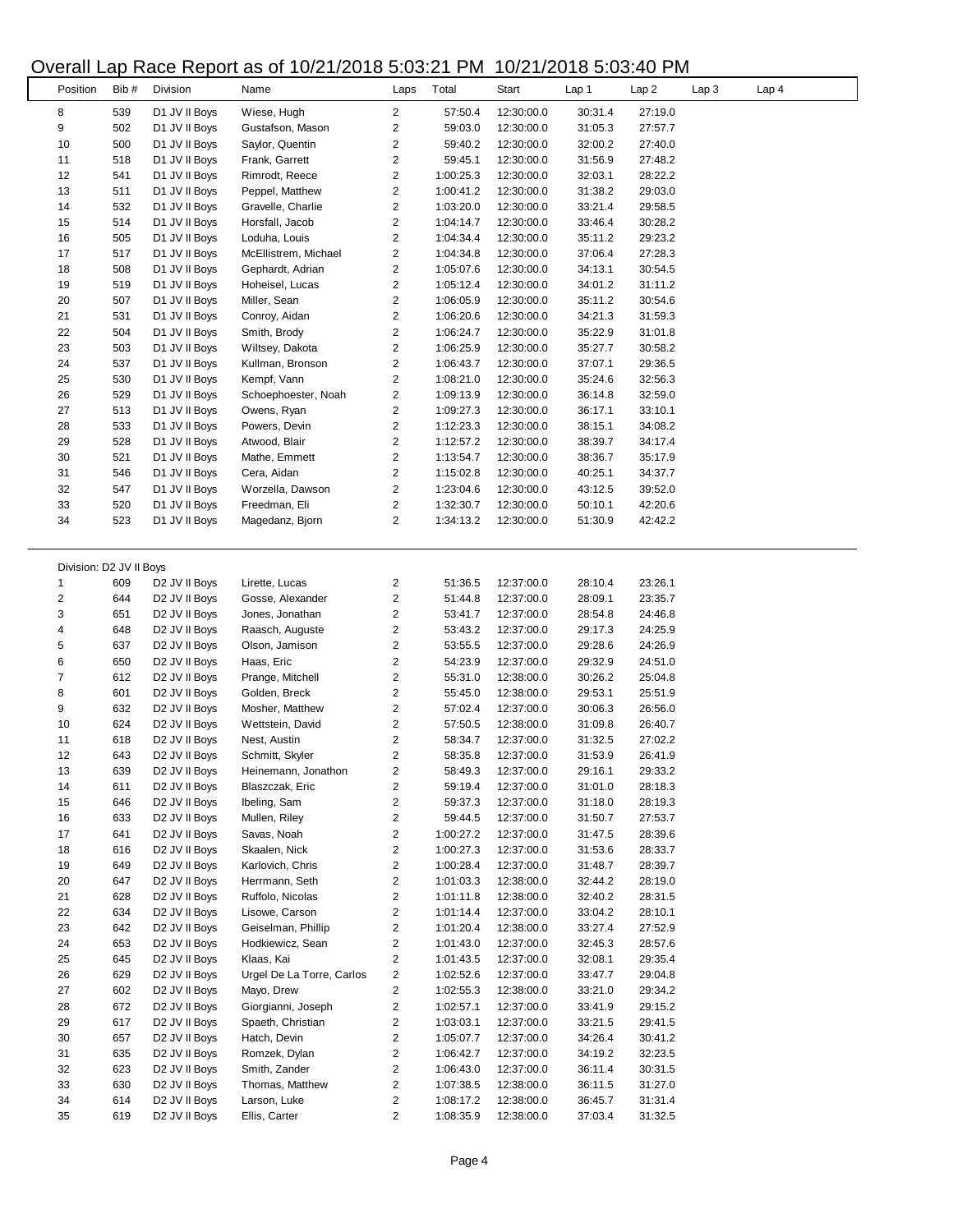## Overall Lap Race Report as of 10/21/2018 5:03:21 PM 10/21/2018 5:03:40 PM

 $\overline{\phantom{a}}$ 

 $\overline{a}$ 

|                          |      |                           | $5.00 \text{ m}$ Lap ridoo ridport do or ro/2 (/2010 0.00.2) in M |                         |           |            |           |         |       |       |  |
|--------------------------|------|---------------------------|-------------------------------------------------------------------|-------------------------|-----------|------------|-----------|---------|-------|-------|--|
| Position                 | Bib# | Division                  | Name                                                              | Laps                    | Total     | Start      | Lap 1     | Lap2    | Lap 3 | Lap 4 |  |
|                          |      |                           |                                                                   |                         |           |            |           |         |       |       |  |
| 36                       | 659  | D2 JV II Boys             | Manock, Landon                                                    | $\overline{2}$          | 1:08:36.0 | 12:38:00.0 | 38:37.0   | 29:58.9 |       |       |  |
| 37                       | 668  | D <sub>2</sub> JV II Boys | Schultz, Tanner                                                   | 2                       | 1:08:36.6 | 12:37:00.0 | 36:58.5   | 31:38.1 |       |       |  |
| 38                       | 656  | D <sub>2</sub> JV II Boys | Clark, Michael                                                    | 2                       | 1:09:32.9 | 12:38:00.0 | 37:02.7   | 32:30.2 |       |       |  |
| 39                       | 636  | D <sub>2</sub> JV II Boys | Sherman, Landon                                                   | 2                       | 1:10:04.7 | 12:38:00.0 | 37:38.4   | 32:26.3 |       |       |  |
| 40                       | 627  | D <sub>2</sub> JV II Boys | Gundry, Logan                                                     | 2                       | 1:10:43.7 | 12:38:00.0 | 37:42.5   | 33:01.2 |       |       |  |
| 41                       | 622  | D2 JV II Boys             | Messerschmidt, Ethan                                              | 2                       | 1:10:54.4 | 12:38:00.0 | 36:40.1   | 34:14.3 |       |       |  |
| 42                       | 621  | D2 JV II Boys             | Weix, Braeden                                                     | 2                       | 1:11:25.0 | 12:38:00.0 | 37:43.4   | 33:41.5 |       |       |  |
| 43                       | 603  | D <sub>2</sub> JV II Boys | Mahan, David                                                      | 2                       | 1:12:37.7 | 12:37:00.0 | 37:43.3   | 34:54.3 |       |       |  |
| 44                       | 607  | D <sub>2</sub> JV II Boys | Perisic, Kaja                                                     | $\overline{\mathbf{c}}$ | 1:13:09.6 | 12:38:00.0 | 37:44.4   | 35:25.1 |       |       |  |
| 45                       | 671  | D2 JV II Boys             | Stecker, Adam                                                     | 2                       | 1:16:26.9 | 12:38:00.0 | 39:41.0   | 36:45.9 |       |       |  |
| 46                       | 606  | D <sub>2</sub> JV II Boys | Tuttle, Drew                                                      | $\overline{c}$          | 1:19:51.8 | 12:38:00.0 | 39:28.5   | 40:23.2 |       |       |  |
| 47                       | 670  | D <sub>2</sub> JV II Boys | Fritz, Mack                                                       | 2                       | 1:21:52.3 | 12:37:00.0 | 44:46.1   | 37:06.1 |       |       |  |
| 48                       | 665  | D <sub>2</sub> JV II Boys | Wilkerson, Jaydyn                                                 | 2                       | 1:24:23.3 | 12:38:00.0 | 43:54.2   | 40:29.0 |       |       |  |
| 49                       | 675  | D <sub>2</sub> JV II Boys | Almeyda, Jensenne                                                 | 2                       | 1:25:05.4 | 12:38:00.0 | 43:38.3   | 41:27.1 |       |       |  |
| 50                       | 610  | D <sub>2</sub> JV II Boys | Johnson, Odin                                                     | 2                       | 1:25:15.1 | 12:38:00.0 | 44:40.9   | 40:34.2 |       |       |  |
| 51                       | 673  | D <sub>2</sub> JV II Boys | Almeyda, Norval                                                   | 2                       | 1:33:00.4 | 12:38:00.0 | 43:27.1   | 49:33.3 |       |       |  |
| 52                       | 613  | D <sub>2</sub> JV II Boys | Monday, Nathan                                                    | 2                       | 1:37:07.0 | 12:38:00.0 | 50:00.5   | 47:06.5 |       |       |  |
| 53                       | 662  | D <sub>2</sub> JV II Boys | Snyder, Frank                                                     | $\mathbf{1}$            | 1:09:47.8 | 12:37:00.0 | 1:09:47.8 |         |       |       |  |
|                          |      |                           |                                                                   |                         |           |            |           |         |       |       |  |
|                          |      |                           |                                                                   |                         |           |            |           |         |       |       |  |
| Division: D1 Frosh Boys  |      |                           |                                                                   |                         |           |            |           |         |       |       |  |
| 1                        | 835  | D1 Frosh Boys             | Sizer, Thomas                                                     | 2                       | 56:15.4   | 10:00:00.0 | 30:20.5   | 25:54.9 |       |       |  |
| 2                        | 834  | D1 Frosh Boys             | Shanks, Jake                                                      | $\overline{\mathbf{c}}$ | 56:33.3   | 10:00:00.0 | 30:27.0   | 26:06.2 |       |       |  |
| 3                        | 848  | D1 Frosh Boys             | Kotz, Ellison                                                     | $\overline{c}$          | 56:45.2   | 10:00:00.0 | 30:30.6   | 26:14.6 |       |       |  |
| 4                        | 840  | D1 Frosh Boys             | Davies, Raife                                                     | 2                       | 58:06.3   | 10:00:00.0 | 31:22.1   | 26:44.1 |       |       |  |
| 5                        | 845  | D1 Frosh Boys             | Johnson, Isaac                                                    | 2                       | 58:26.4   | 10:00:00.0 | 31:06.0   | 27:20.3 |       |       |  |
| 6                        | 819  | D1 Frosh Boys             | Smith, Payton                                                     | 2                       | 1:00:46.1 | 10:00:00.0 | 33:16.5   | 27:29.5 |       |       |  |
| 7                        | 818  | D1 Frosh Boys             | Burdeen, Max                                                      | 2                       | 1:01:00.8 | 10:00:00.0 | 32:41.0   | 28:19.7 |       |       |  |
| 8                        | 811  | D1 Frosh Boys             | Perry, Conner                                                     | 2                       | 1:01:42.8 | 10:00:00.0 | 33:18.1   | 28:24.6 |       |       |  |
| 9                        | 817  | D1 Frosh Boys             | Yuroff, Charlie                                                   | 2                       | 1:03:19.8 | 10:00:00.0 | 33:55.0   | 29:24.7 |       |       |  |
| 10                       | 821  | D1 Frosh Boys             | Esterle, Stephen                                                  | 2                       | 1:03:25.8 | 10:00:00.0 | 34:07.6   | 29:18.1 |       |       |  |
| 11                       | 827  | D1 Frosh Boys             | Griswold, Kyle                                                    | 2                       | 1:04:41.8 | 10:00:00.0 | 34:04.3   | 30:37.5 |       |       |  |
| 12                       | 831  | D1 Frosh Boys             | Volm, Jack                                                        | 2                       | 1:05:13.8 | 10:00:00.0 | 35:04.9   | 30:08.9 |       |       |  |
| 13                       | 843  | D1 Frosh Boys             | Neinast, Kason                                                    | $\overline{\mathbf{c}}$ | 1:07:01.2 | 10:00:00.0 | 36:12.7   | 30:48.5 |       |       |  |
| 14                       | 812  | D1 Frosh Boys             | Maes, Dylan                                                       | 2                       | 1:07:03.1 | 10:00:00.0 | 35:55.1   | 31:08.0 |       |       |  |
| 15                       | 842  | D1 Frosh Boys             | Ellison, Otto                                                     | 2                       | 1:07:31.7 | 10:00:00.0 | 36:23.1   | 31:08.5 |       |       |  |
| 16                       | 813  | D1 Frosh Boys             | Dolan, Tom                                                        | $\overline{\mathbf{c}}$ | 1:09:36.4 | 10:00:00.0 | 36:42.5   | 32:53.9 |       |       |  |
| 17                       | 841  | D1 Frosh Boys             | Kern, Preston                                                     | 2                       | 1:09:55.9 | 10:00:00.0 | 36:44.4   | 33:11.5 |       |       |  |
| 18                       | 839  | D1 Frosh Boys             | Iggulden, Kenneth                                                 | 2                       | 1:10:26.2 | 10:00:00.0 | 36:51.7   | 33:34.4 |       |       |  |
| 19                       | 826  | D1 Frosh Boys             | Eitel, Rana                                                       | $\overline{c}$          | 1:13:39.0 | 10:00:00.0 | 40:12.6   | 33:26.3 |       |       |  |
| 20                       | 846  | D1 Frosh Boys             | Gormley, Isaac                                                    | 2                       | 1:13:55.2 | 10:00:00.0 | 39:23.5   | 34:31.6 |       |       |  |
| 21                       | 815  | D1 Frosh Boys             | Falk, Sam                                                         | 2                       | 1:18:02.7 | 10:00:00.0 | 38:40.9   | 39:21.7 |       |       |  |
| 22                       | 822  | D1 Frosh Boys             | Kilbourn, Aidan                                                   | 2                       | 1:18:11.6 | 10:00:00.0 | 40:55.5   | 37:16.0 |       |       |  |
| 23                       | 830  | D1 Frosh Boys             | Berry, Stanley                                                    | 2                       | 1:18:12.1 | 10:00:00.0 | 42:50.9   | 35:21.1 |       |       |  |
| 24                       | 800  | D1 Frosh Boys             | Klein, Weston                                                     | 2                       | 1:19:48.1 | 10:00:00.0 | 39:32.6   | 40:15.4 |       |       |  |
| 25                       | 849  | D1 Frosh Boys             | Maas, Quentin                                                     | 2                       | 1:22:34.4 | 10:00:00.0 | 43:12.7   | 39:21.7 |       |       |  |
| 26                       | 847  | D1 Frosh Boys             | Bub, Cameron                                                      | 2                       | 1:23:14.8 | 10:00:00.0 | 41:44.1   | 41:30.6 |       |       |  |
| 27                       | 808  | D1 Frosh Boys             | Siefert, Kyle                                                     | 2                       | 1:23:59.7 | 10:00:00.0 | 44:47.5   | 39:12.1 |       |       |  |
| 28                       | 805  | D1 Frosh Boys             | Saldin, Pramana                                                   | $\overline{c}$          | 1:24:51.5 | 10:00:00.0 | 44:39.1   | 40:12.4 |       |       |  |
| 29                       | 802  | D1 Frosh Boys             | Weber-Campbell, Ash                                               | 2                       | 1:26:52.0 | 10:00:00.0 | 46:08.5   | 40:43.4 |       |       |  |
| 30                       | 850  | D1 Frosh Boys             | Stearns, Graham                                                   | 2                       | 1:27:21.5 | 10:00:00.0 | 49:29.6   | 37:51.9 |       |       |  |
| 31                       | 803  | D1 Frosh Boys             | Leahy, Ryan                                                       | 1                       | 48:00.9   | 10:00:00.0 | 48:00.9   |         |       |       |  |
|                          |      |                           |                                                                   |                         |           |            |           |         |       |       |  |
|                          |      |                           |                                                                   |                         |           |            |           |         |       |       |  |
| Division: D2 Frosh Boys  |      |                           |                                                                   |                         |           |            |           |         |       |       |  |
| $\mathbf{1}$             | 944  | D2 Frosh Boys             | Craig, Jakob                                                      | 2                       | 53:16.9   | 10:07:00.0 | 28:32.0   | 24:44.8 |       |       |  |
| 2                        | 949  | D <sub>2</sub> Frosh Boys | Carlson, Kade                                                     | 2                       | 53:54.0   | 10:07:00.0 | 29:10.0   | 24:43.9 |       |       |  |
| 3                        | 941  | D2 Frosh Boys             | Smith, Therin                                                     | 2                       | 54:42.7   | 10:07:00.0 | 29:17.9   | 25:24.7 |       |       |  |
| 4                        | 950  | D2 Frosh Boys             | Martin, Alex                                                      | 2                       | 54:44.5   | 10:07:00.0 | 29:41.3   | 25:03.2 |       |       |  |
| 5                        | 934  | D2 Frosh Boys             | Marks, Drake                                                      | 2                       | 55:31.6   | 10:07:00.0 | 29:59.7   | 25:31.9 |       |       |  |
| 6                        | 943  | D2 Frosh Boys             | Wrightsman, Riley                                                 | 2                       | 55:43.0   | 10:07:00.0 | 29:46.5   | 25:56.5 |       |       |  |
| $\overline{\mathcal{I}}$ | 970  | D2 Frosh Boys             | Buchanan, Connor                                                  | $\overline{\mathbf{c}}$ | 55:49.6   | 10:07:00.0 | 30:15.7   | 25:33.8 |       |       |  |
| 8                        | 951  | D2 Frosh Boys             | Paupore, Ryan                                                     | 2                       | 55:51.2   | 10:07:00.0 | 30:24.0   | 25:27.2 |       |       |  |
|                          | 930  | D2 Frosh Boys             | Buske, Owen                                                       |                         |           |            |           |         |       |       |  |
| 9                        |      |                           |                                                                   | 2                       | 57:43.0   | 10:07:00.0 | 31:41.7   | 26:01.3 |       |       |  |
| 10                       | 939  | D2 Frosh Boys             | Gerlach, Jura                                                     | 2                       | 57:43.2   | 10:07:00.0 | 31:24.5   | 26:18.6 |       |       |  |